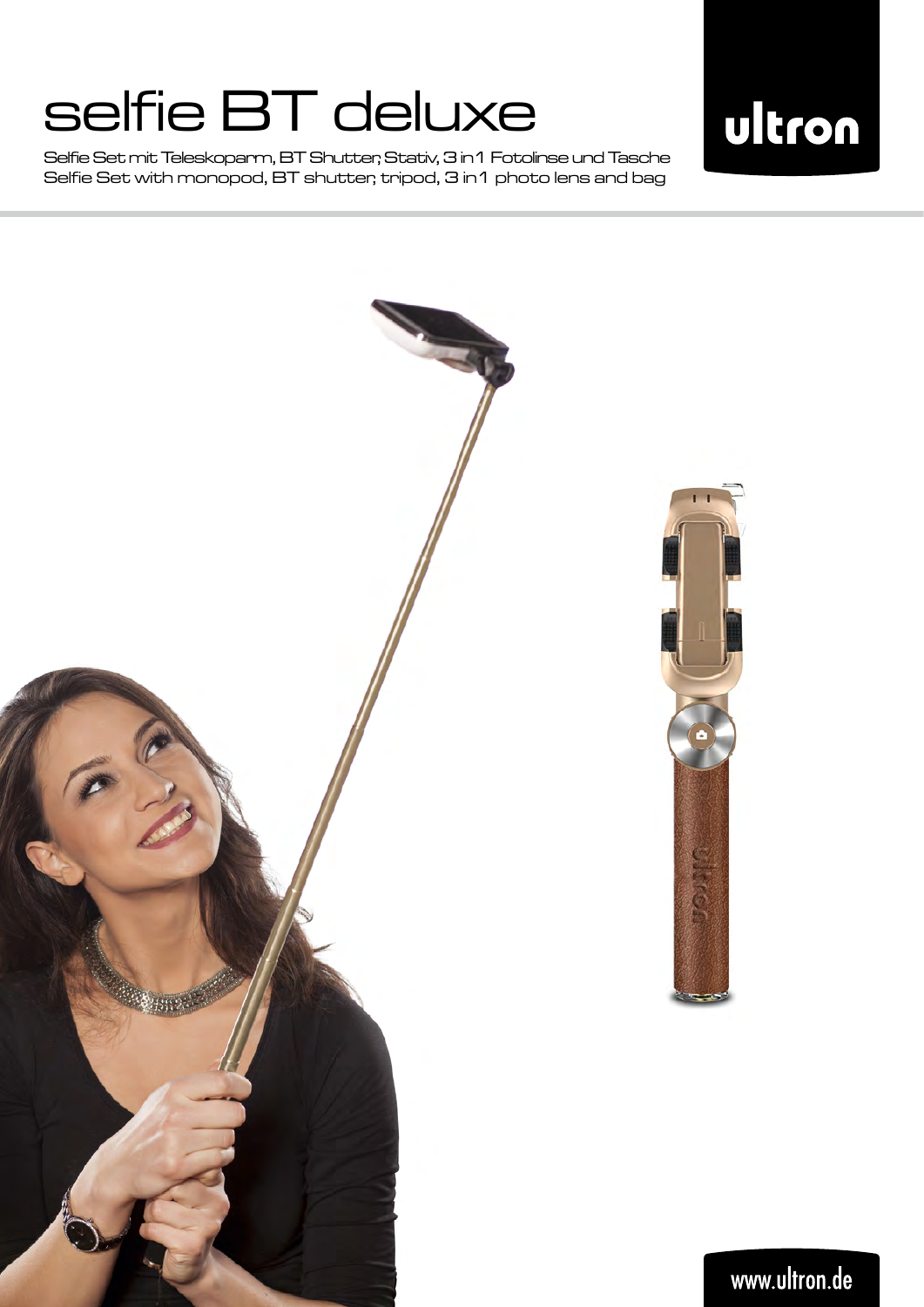Selfie Set mit Teleskoparm, BT Shutter, Stativ, 3 in1 Fotolinse und Tasche Selfie Set with monopod, BT shutter, tripod, 3 in1 photo lens and bag

## ultron

#### $\blacksquare$ DE

#### **Vielen Dank, dass Sie sich für ein Produkt von ultron entschieden haben!**

#### **Inbetriebnahme:**

Vor der ersten Inbetriebnahme wird empfohlen, den Akku des Bluetooth-Auslösers vollständig zu laden. Schließen Sie dazu den Bluetooth-Auslöser mit dem beiliegenden USB-Kabel an einen USB/AC-Adapter oder an den USB-Port eines PCs oder Notebooks an. Während des Ladevorgangs blinkt die integrierte LED rot.

#### **Bluetooth-Pairing:**

- • Drücken und halten Sie die Auslöser-Taste, um den Bluetooth-Pairing-Modus zu aktivieren Ist der Pairing-Modus aktiviert, blinkt die LED.
- Wählen Sie den "selfie BT deluxe" in der Bluetooth-Liste Ihres Smartphones aus die LED leuchtet nach erfolgtem Pairing durchgehend.
- Wenn Sie den BT Shutter für 10 min. nicht benutzen, geht er in den "Sleep-Modus", um Strom zu sparen.
- • Durch einen kurzen Druck auf die Auslöser-Taste aktivieren Sie den BT-Auslöser wieder.
- • Drücken Sie die Kamera-Taste, um ein Foto aufzunehmen.
- • Drücken und halten Sie die Auslöser-Taste, bis die LED 3 x hintereinander blinkt, um den Auslöser auszuschalten.



#### **Technische Daten:**

- • Bluetooth V3.0 (10 m Reichweite)
- • Akku-Kapazität BT Shutter: 55 mAh (für ca. 1000 Bilder)
- Abmessungen: 24,5 x 2,4 cm
- • Ausziehbar von 24,5 95 cm
- • Gewicht: 177g
- • Kompatibel mit Android 4.2.2 oder höher oder iOS 6.0 oder höher
- 3in1 Fotolinse





#### **Lieferumfang:**

- • Teleskoparm mit Aluminium-Legierung ,
- • Bluetooth-Auslöser
- • Halterung mit Sicherheitsband
- • Ladekabel
- • Tasche
- • 3 in 1 Linse inkl. Befestigungsklammer für Smartphones
- • Stativ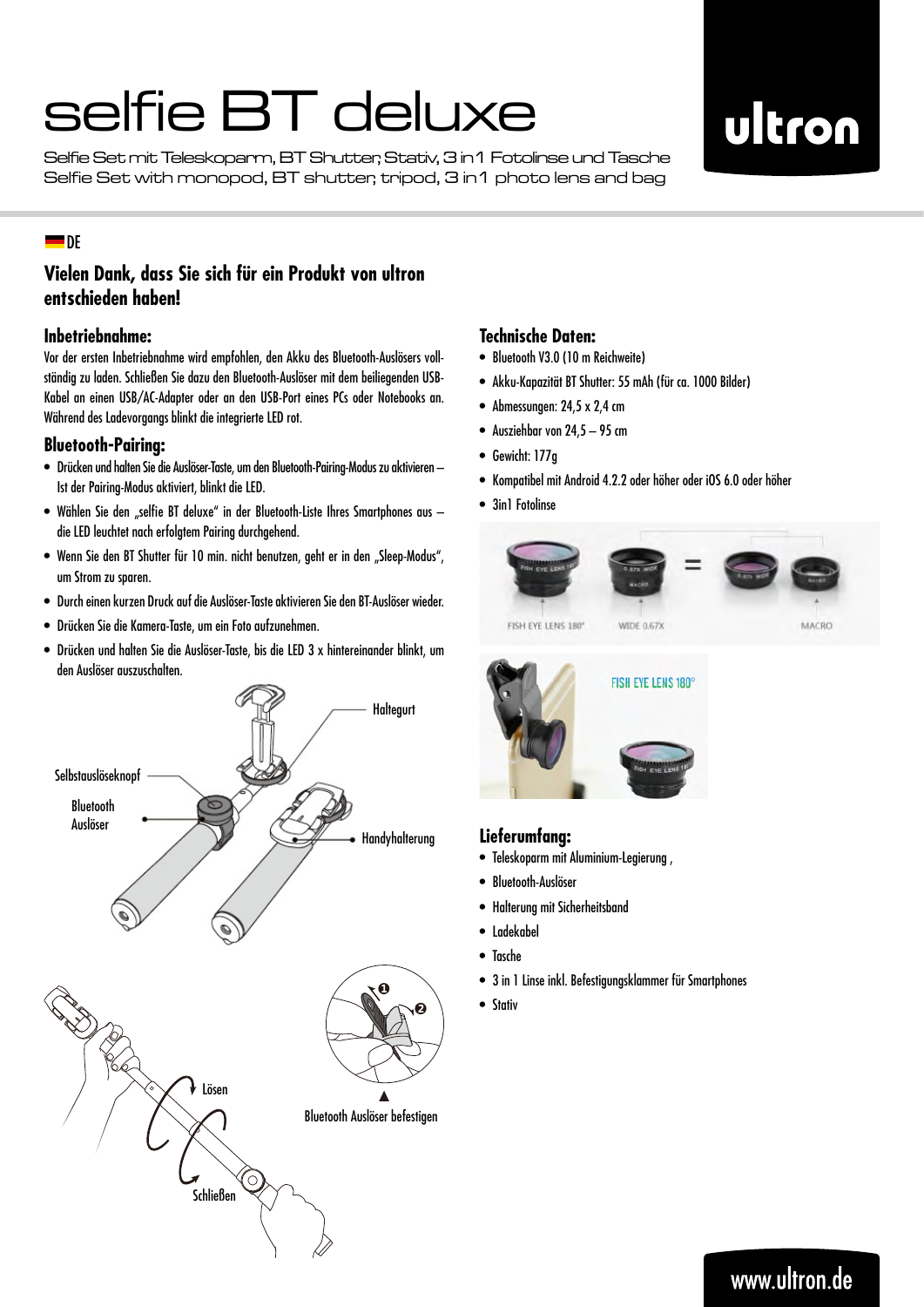Selfie Set mit Teleskoparm, BT Shutter, Stativ, 3 in1 Fotolinse und Tasche Selfie Set with monopod, BT shutter, tripod, 3 in1 photo lens and bag

## ultron

#### **SK**GR

#### **Thank you for choosing an ultron product!**

#### **Starting it up:**

- It has been recommended to completely charge the accumulator of the Bluetooth shutter release before starting it up for the first time.
- • To do so, connect the Bluetooth shutter release to a USB/AC adaptor or to the USB port of a PC or notebook using the USB cable included in the delivery.
- The integrated LED flashes in red during the charging process.

#### **Bluetooth pairing:**

- Press and hold the shutter release button in order to activate the Bluetooth pairing mode – The LED flashes in blue as soon as the pairing mode has been activated.
- $\bullet$  Select the "selfie BT deluxe" from the Bluetooth list of your smartphone  $-$  the LED is continuously illuminated as soon as the pairing has been completed.
- If you do not use the BT shutter for 10 min., it switches over to the "Sleep mode", in order to save power.
- • By shortly pressing the shutter release button, you would reactivate the BT shutter release.
- Press the camera button to take a photo.
- • Press and keep the shutter release button pressed until the LED consecutively flashes three times, in order to switch off the shutter release.



#### **Technical data:**

- • Bluetooth V3.0 (range of 10 m)
- • Battery capacity BT shutter: 55 mAh (for about 1000 photos)
- Dimensions:  $24.5 \times 2.4$  cm
- Extensible from 24.5 to 95 cm
- Weight: 177 g
- • Compatible with Android 4.2.2 or higher or iOS 6.0 or higher
- 3 in1 photo lens:





#### **Scope of delivery:**

- • Aluminium alloy monopod,
- Bluetooth remote shutter,
- • Holder with safety band,
- • Charging cable
- Pouch,
- 3 in 1 lens incl. clip for smartphones (Fish eye, wide 0.7X and macro)
- • Tripod